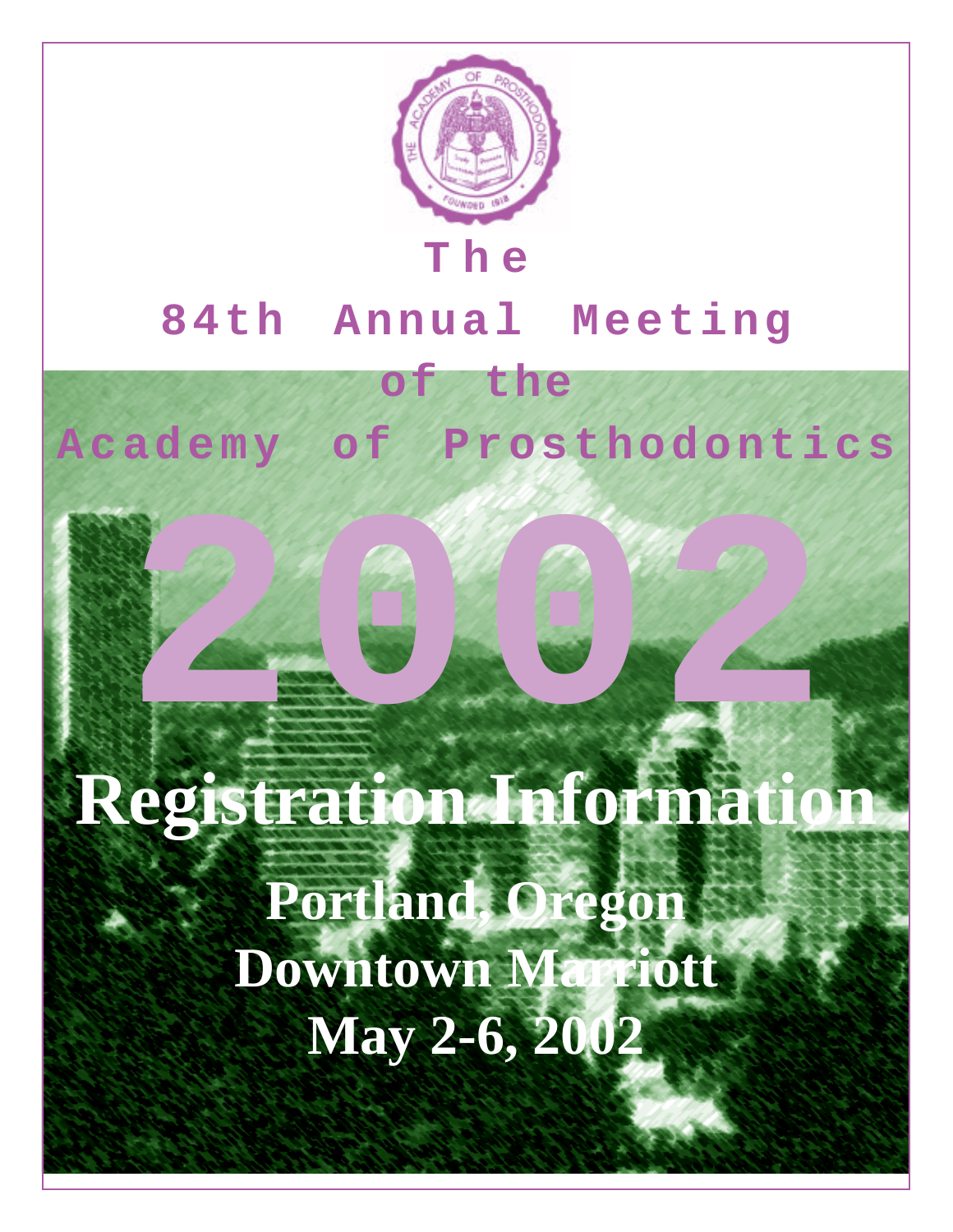# **AP ANNUAL MEETING 2002 PORTLAND, OREGON DOWNTOWN MARRIOTT**

MAY 2-6, 2002

Rose and Oriental Garden Tours Columbia Gorge Interpretive Ctr Timberline Lodge Ullman Hall Wildflower and Waterfall Hiking Mountain Bike Down Mt. Hood River Boat Dinner Dance Cruise Oregon Museum Science Industry Premiere Shopping Portland Art Museum Winningstad Theatre Cooking Classes Pittock Mansion Oregon Zoo **Golfing** Antiquing Driftboat Fishing White River Rafting Windsurfing Lessons Sea Kayak Lessons Horseback Riding Metro Helicopter Winery Tours Pub Crawl

**Visit these websites:**

www.academyprosthodontics.org www.pova.org www.gorgetours.com

## **THINGS TO DO IN PORTLAND Scientific Program Purpose**



Potomac, MD

On behalf of the Scientific Program and the Local Arrangements Committees, we welcome you to Portland, Oregon and the 84th Annual Meeting of the Academy of Prosthodontics. The scientific program represents the efforts of many members of the Academy. This year will be particularly special as the first day is devoted to a presentation on the Neurobiology of Addiction. Spouses and guests are welcome to attend this presentation.The second day will highlight Prospective Implant Research investigating a variety of implant situations.

Additionally, an Evidence-Based Dentistry Continuum-Series IV has been arranged. We are in an era of technological revolution and as such have organized a program on Computerization and Dental Informatics. The scientific program also includes other interesting papers addressing Fixed and Removable Prosthodontics. We anticipate the highest level of presentation with many essays being moderated and discussed by Academy fellows.

The Local Arrangement Committee Chairs, John and Vangie Sorensen, have arranged several social events that you will want to participate in, so come earlier to take advantage of fishing, golfing and other local northwest attractions. Other official events include the Welcome Dinner, Japanese, Chinese and Rose Garden Tour, the Brewery Tour-Pub Crawl, the Columbia River Gorge-Mt. Hood Social Outing and the President's Reception and Installation Banquet. Additional activities will be highlighted by the Spouses Committee.

It is this unique combination of study, discussion, camaraderie and social interaction that creates a conducive environment for the advancement of both prosthodontic education and those professionals involved in its development.

Come to Portland and be part of it!

## Continuing Education Credit





Dr. George Murrell Rolling Hills, CA

The Academy of Prosthodontics is an ADA CERP recognized provider of continuing education credit. The 84th AP Annual Meeting is designed with four morning sessions from Friday through Monday with over 16 credit hours available.

#### **Scientific Program Committee**

Dr. George A. Murrell, Chair Dr. Thuan Dao Dr. Rhonda F. Jacob Dr. William E. Kotowicz Dr. Charles Goodacre Dr. Howard M. Landesman Dr. George A. Zarb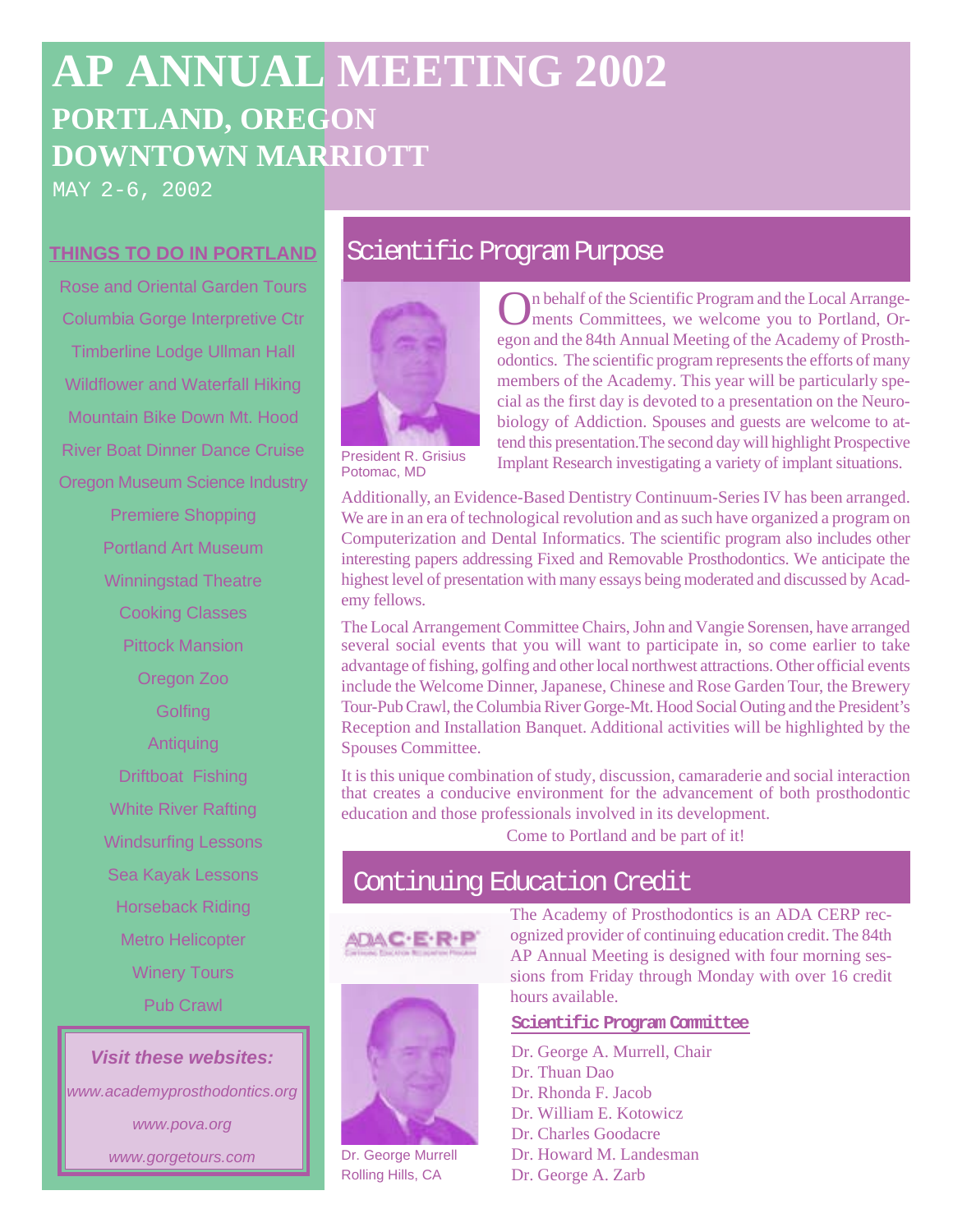# *SPECIAL SESSION* **THE NEUROBIOLOGY OF ADDICTION** FRIDAY MAY 3, 2002

## Presiding: Dr. Charles Goodacre **HOSPITALITY SUITE**

Dentists are affected not only by disease in their patients and colleagues but also<br>by being personally vulnerable to the genetics and sociology of addictive disease. This morning session will look first at the biochemistry and neuroanatomy of the disease. Its biological underpinnings must be understood to better relate to the social, physical, relational and spiritual tragedies that occur. The dental profession is beginning to manage the problem through organized bodies, which can provide an environment of healing. The first part of the session will be presented by Drs. Hooker and Vixie and they will bring scientific rigor to our working knowledge of addiction as well as observations that illustrate the possibilities.

In addition, dental practitioners are not immune to the explosion of sexual addiction, including patient exploitation and dysfunctional internet excesses. Dr. Sealy brings particular experience and understandings of the disease process as it is seen in this often hidden aspect of professionals' lives. This program will help dentists understand and experience the joy of healing that is possible for all of us through personal accounts and understanding of this disease. This presentation is particularly prepared to include spouses, guests and members.



The Neurobiology of Addiction: Is Addiction a Serious Problem in Dentistry?

Dr. William Hooker Loma Linda, CA



A Personal Story: An Impaired Dentist-from Active Disease to Recovery

Dr. Curtis Vixie Susanville, CA



Are There Other Addictions to Address?

Dr. John Sealy Torrance, CA

We encourage all spouses and guest companions to visit the Academy's Hospitality Suite in the Columbia Room on the Lobby floor. Renew acquaintances and meet new friends over coffee and Danish. Special presentations have been scheduled at the beginning of each day.

**Friday**

 The POVA will present on "Things to do while in Portland"

### **Saturday**

 Christina Wiens, BA "Women and Investing"

### **Sunday**

 Karen Koka, BA, MA, MILS "Preserving Family Records"

### **Monday**

Daniel Myhsin, JD "The Bill of Rights, Why a 200 year old document is relevant in the age of International Terrorism"

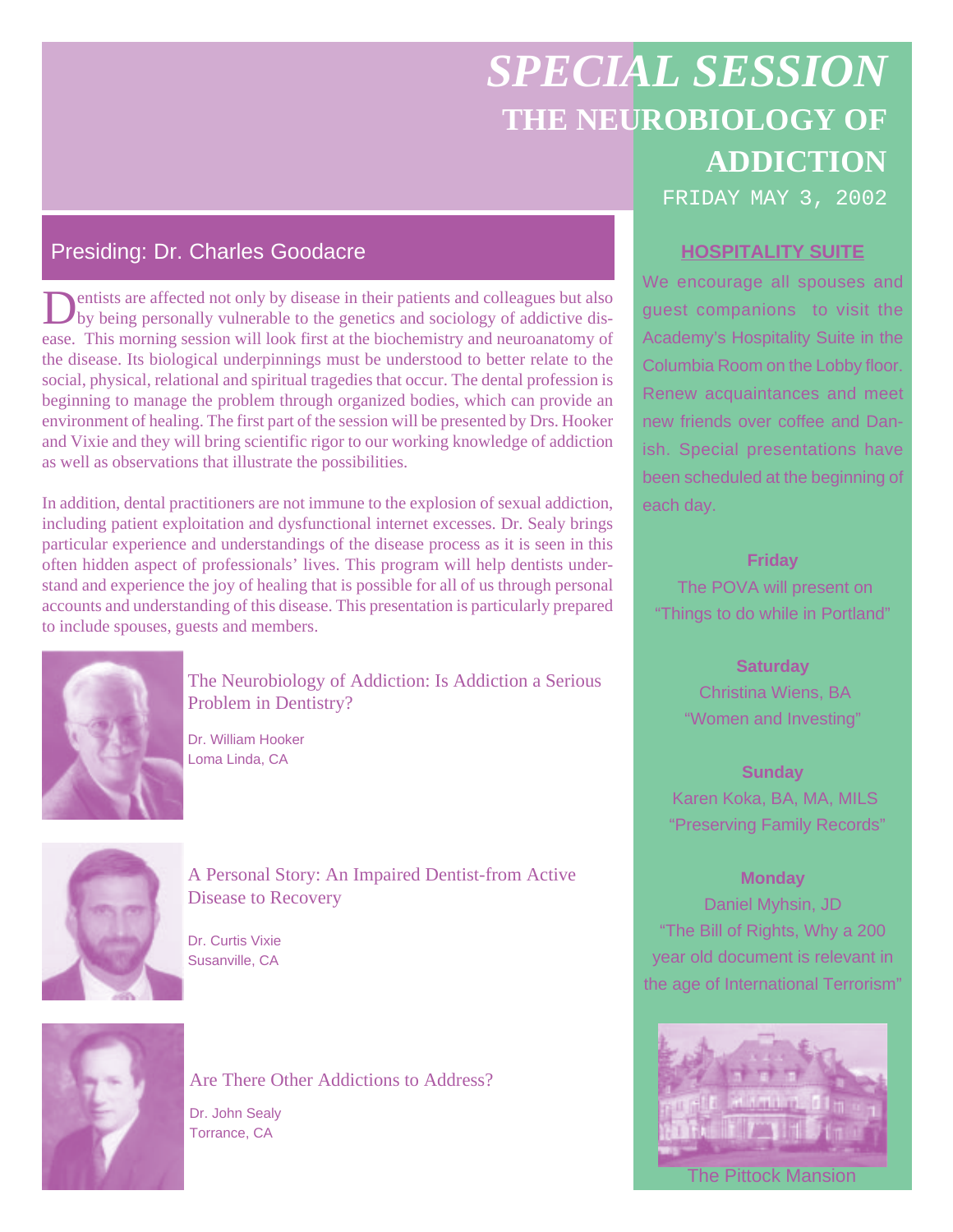FRIDAY MAY 3, 2002

### Presiding: Dr. Charles Goodacre



Mexico City, Mex

### **Ceramic Implant Abutments**

The restoration of dental implants in everyday prosthodontic practice is highly dependent on the expectation of the practitioner. The abutments available today vary from one manufacturer to another, and each company offers their own as the best choice available. The goal of this presentation is to discuss the behavior of three different ceramic abutments after fatigue testing.

### **The Impact of Saliva on Patient Care**



Dr. Ana Diaz-Arnold Iowa City, IA



Dr. Tom McGarry Oklahoma City, OK



### The presence of saliva is critical for dental health. Xerostomia is a frequent patient concern. This paper discusses salivary gland function and oral dryness. Causes, evaluation, and treatment will be presented. Emphasis is placed on critical review and understanding of the impact of salivary gland function in the prosthodontic practice.

### **A Diagnostic Classification that Defines Partial Edentulism**

**The Effect of Growth Factors on invitro Osteoclastic Resorption**

Although autogenous bone continues to be recognized as the "gold standard" for implant site augmentation, researchers and dental surgical clinicians are further exploring the clinical application of allogenous, xenogenous and alloplastic materials, at times in combination with growth factors. This study investigates the effect of growth factors on

A diagnostic classification of partial edentulism has been developed to help delineate specific criteria that defines partial edentulism into four levels. The four categories represent the least complicated to the most complex types of partial edentulism. Whereas there are innumerable diagnostic variables, this classification limits the criteria to four main aspects. The four overall levels represent the differing levels of knowledge and training necessary to successfully treat each patient. Potential benefits of the system include: (1) better patient care, (2) improved professional communication, (3) diagnostic codes for outcome assessment data, (4) appropriate insurance reimbursement based on complexity of care, (5) improved screening tool to assist dental school admission clinics, (6) simplified diagnostic aid to guide referral decisions for specialty care, (7) establishment of scope of practice for the specialty of Prosthodontics.

# Dr. James C. Taylor Ottawa, Ont the capacity of osteoclasts *in vitro* to resorb biomaterials currently used for implant site augmentation.

# **Molecules Shape the Feeling of Pain**

The pathogenesis of sensory, autonomic, motor and affective signs and symptoms associated with muscle pain will be described.

Dr. Christian Stohler Ann Arbor, MI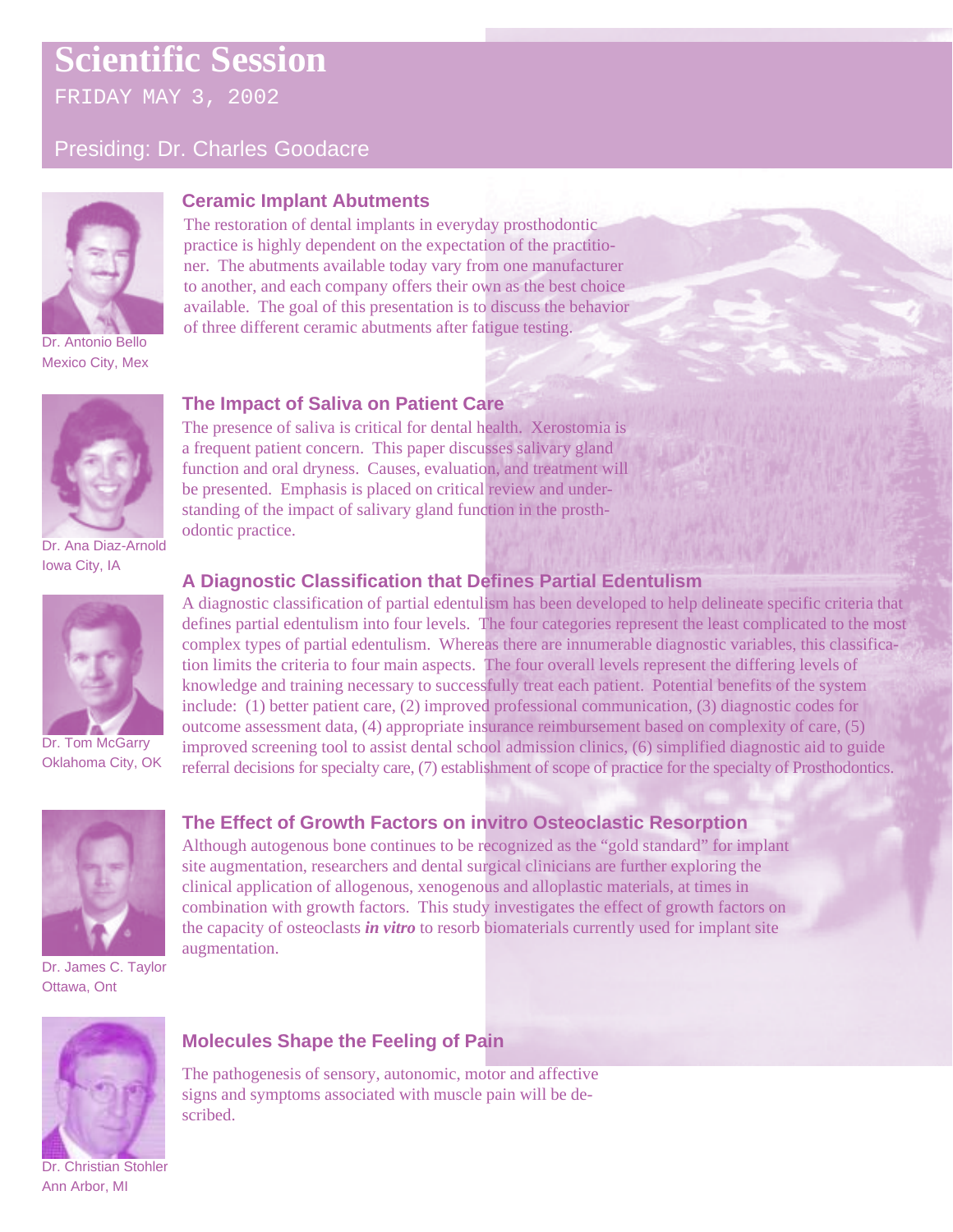SATURDAY MAY 4, 2002

# **Evidence Based Dentistry: Series IV**

### Presiding: Dr. Ron Desjardins



Dr. Rhonda Jacob Houston, TX



Dr. Alan Carr Rochester, MN

Join the Education and Research<br>NOT READY FOR PRIME-TIME PLAYERS as they follow a young woman through a maze of prosthodontic treatments rendered by well-intentioned practitioners of the day. As the speakers describe the progression of dental science, but the unfortunate demise of her dentition, many in the audience may recognize this series of "real-life (mis)-adventures as their personal déjà vu experiences. Despite efforts to obtain the best evidence of the day, clinicians may find themselves in an uncomfortable place ... that dimension between the known and the unknown, that dimension sometimes called the

Twilight Zone**.**



Dr. Sree Koka Omaha, NE



Dr. Steven Eckert Rochester, MN

### **Moderator: Dr. Roy Yanase**

### **Fifty Years of Dentogenics**

The term Dentogenics was neoterized in 1952 to describe a smile that reflected the patient's sex, personality, and age. This idea was introduced in the nineteenth century and fulfilled in the middle of the twentieth century. It is still the goal of the careful operator.



Dr. John Frush Solvang, CA

### **Giving a Digital Media Presentation**

The digital age has made a remarkable transformation of our methods of presenting scientific material. This presentation will show, by the utilization of digital media method, how we can clearly enhance the communication, delivery and the message of a scientific presentation.



Dr. Chris Marchack Pasadena, CA

### **An Update of Digital Photography**

Digital photography is rapidly changing the way we document patient treatment. By using digital imaging we can visually communicate with patients, labs, referring dentists and other specialists faster and easier than ever before. The latest in digital cameras and related equipment will be discussed.



Mr. James R. Clark Seattle, WA

### **Standards for Dental Informatics**

Information technology is now a major aspect of the dental practice. The practitioner is now in a position where he or she is required to evaluate newer technologies that have very little to do with the actual "clinical practice" of dentistry. How do you evaluate these newer technologies? Do practice management systems actually manage? Is there such a thing as the interoperable electronic health record?



Dr. Robert Ahlstrom Reno, NV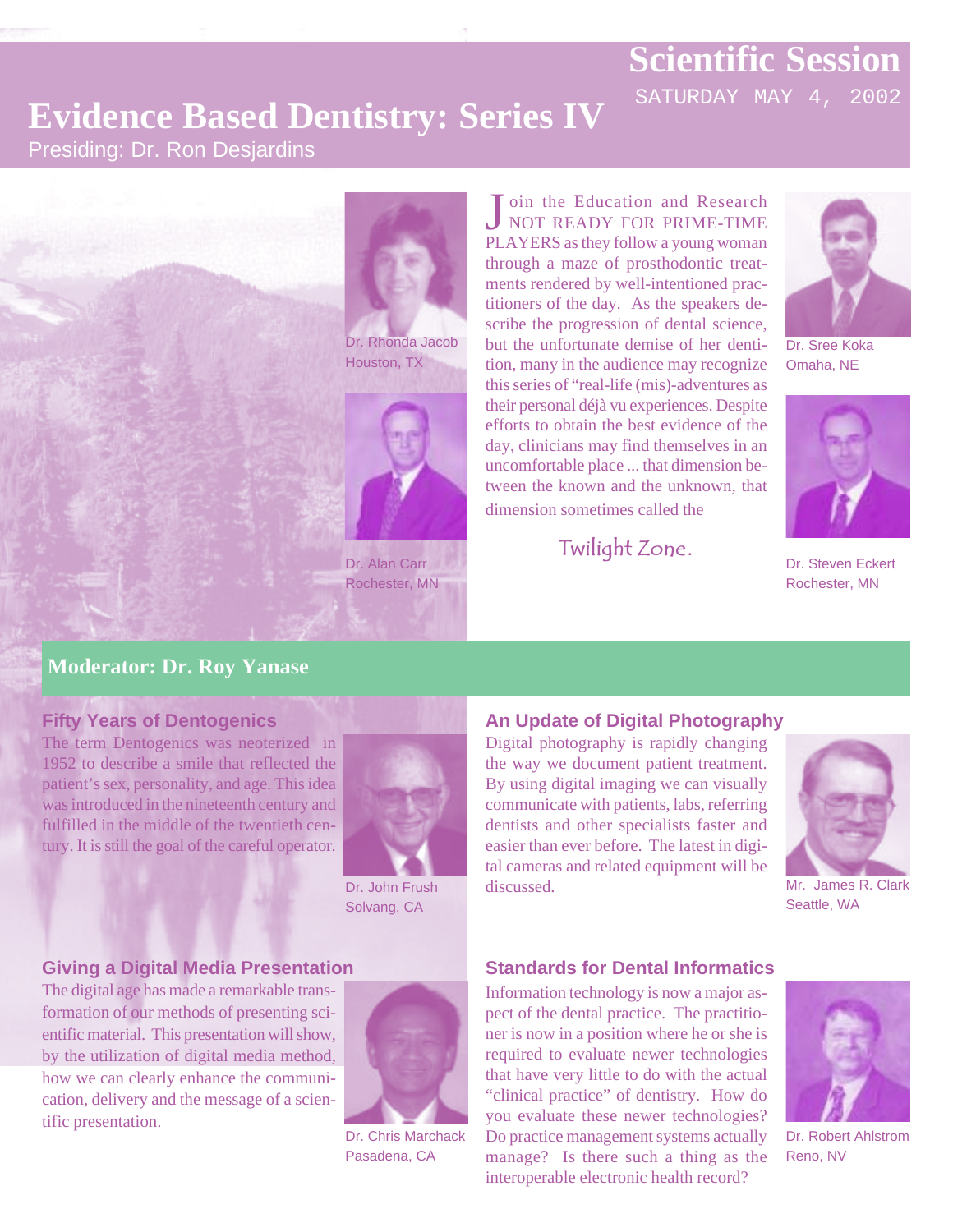SUNDAY MAY 5, 2002

### Presiding: Dr. William Laney

### **Implant Prosthodontic Management of Partial Edentulism: The Toronto Experience**

sseointegrated implant-supported prostheses were originally prescribed for edentulous patients and introduced to North American clinical educators in 1982. This biotechnological breakthrough offered scope for a lateral move from exclusive management of the edentulous predicament to an expansion into the partially edentulous one. The management of partially edentulous patient's presents site specific and esthetic challenges. This series of short papers report on the long-term treatment outcomes of consecutively treated patients with partial edentulism – single tooth, anterior, posterior and the aging patient – in the Implant Prosthodontic Unit at the University of Toronto. They are presented as a continuum in order to underscore the merits of a comprehensive approach to treatment outcomes in implant prosthodontics. Dr.Thuan Dao will moderate.



### **Anterior Implants**

Dr. John Zarb Toronto, Ontario



### **Single Tooth Implants**

Dr. Francine Albert Toronto, Ontario



### Dr. Nikolai Attard Toronto, Ontario

### **Implants in the Elderly**

**Posterior Implants**



Dr. Ross Bryant Vancouver, BC



Dr. Lisa Lang Denver, CO



Dr. Oded Bahat Beverly Hills, CA

Preload is descried as a major factor in the stability of a screw joint. However, a true understanding of preload and its impact on the implant system often eludes us. When the tightening load is applied to the screw in order to achieve a compressive force to clamp the implant components together, what is the result of this action? When we tighten a screw to its optimum torque, does it result in any internal stress in the system prior to externally loading the implant? And what, if any impact does this have on the bone to implant interface?

### **Three Dimensional Bone Reconstruction: Success or Failure**

Surgical procedures have the inherent potential of success and failure. This presentation will provide data for 67 patients totaling 289 implants. All were reconstructed with ceramometal restorations and were subsequently loaded for a period of 1-8 years. Prerequisites for successful outcomes and a range of complications will be discussed.



Dr. Stephen Parel Dallas, TX



Dr. Clark Stanford Iowa City, IA

### **What is Preload? The Novum Implant System**

Current literature supports the trend towards immediate loading of mandibular implants for full-arch reconstruction. While there are many options for achieving a restoration in periods from one to several days, most result in the initial delivery of a provisional prosthesis or require an accelerated laboratory and clinical phase to achieve a final result. The Novum System, which is based on a precise surgical protocol and prefabricated prosthetic components, allows a definitive restoration to be completed in a working day using a relatively simple prosthetic protocol.

### **The Implant-body Biological Handshake**

Recent evidence indicates that bone tissue is very sensitive to the surface topography and that how cells orient to this surface leads to changes in the genes guiding the differentiation of bone at an implant interface. Recent findings from ongoing studies will be put into context with emerging ideas and techniques to measure the clinical impact of implant surface designs.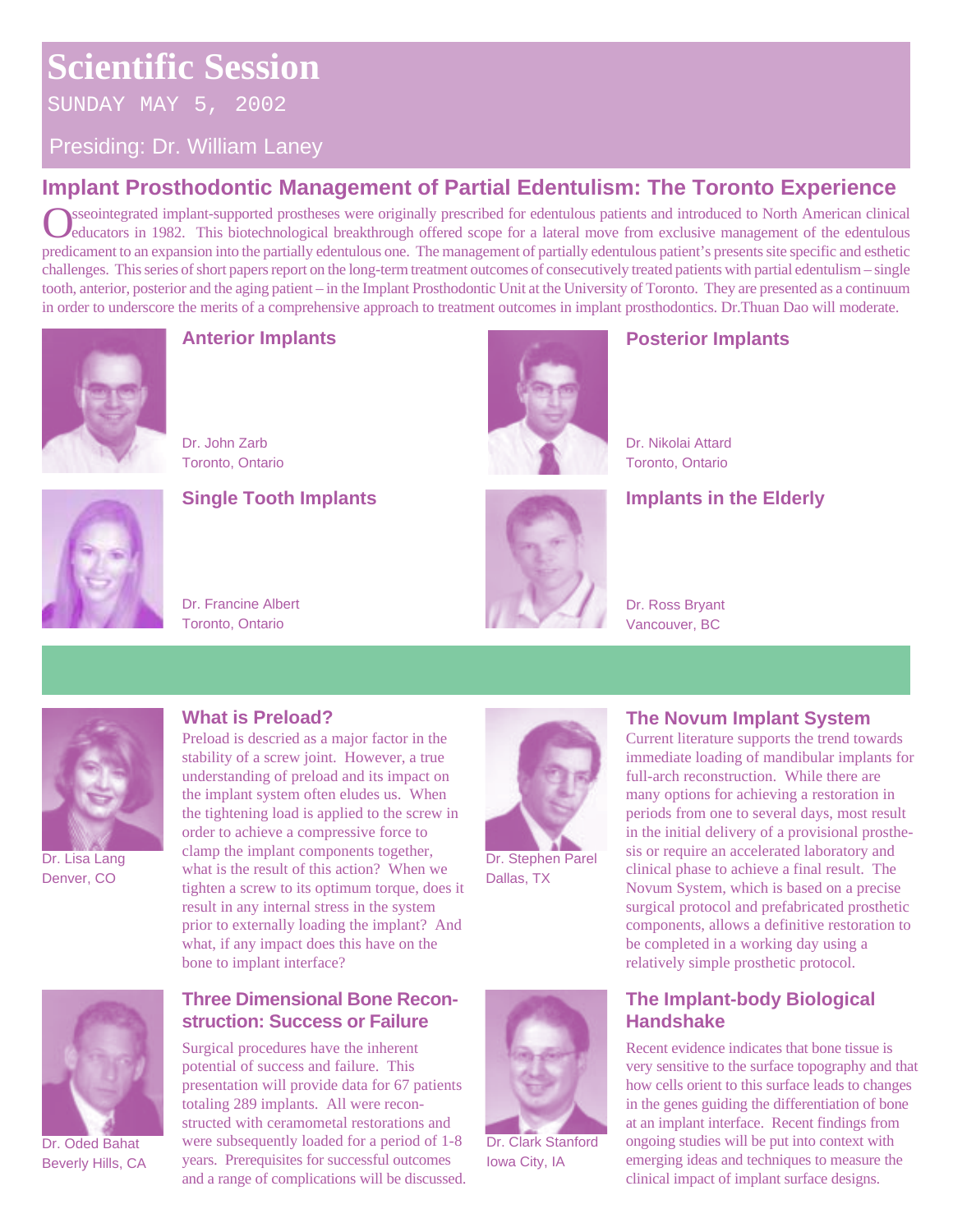MONDAY MAY 6, 2002

treat ridge deficiencies.

### Presiding: Dr. Charles Bolender



Dr. Keith Phillips Seattle, WA



Dr. Ken Malament Boston, MA



### **Dynamic Fatigue Testing of a Bilaminate Dental Ceramic**

**Clinical Considerations for Structurally Compromised Teeth**

The structurally compromised tooth is a common problem to deal with in clinical dentistry. Patients can present with different challenges in restoring their dentition due to the etiologic factors or severity of the loss of tooth structure. Today, where implants can help in many of these situations, we may be more apt to replace a compromised tooth with an implant than to rebuild it with dowel and core restorations. However, defining this point can be difficult and may not be in the patient's best interest. This presentation is designed to present current research on the restoration of these compromised teeth in order to help our patients receive predictable reconstruction of their dentitions.

The loss of alveolar ridge contour compromises functional esthetics and phonetics on our patients. Maintaining predictability and esthetic results impose great challenges to the dental team. Mild to moderate defects can be corrected by bone and connective tissue grafting but may not establish ideal anatomy to establish position as well as gingival and tooth symmetry. Surgical and prosthetic guidelines will be discussed including the use of surgical templates, provisional restorations, treatment sequencing, treatment wax-ups, and gingival ceramics materials to

**Prosthetic versus Surgical Management of Ridge Deficiencies**

great deal of attention has been paid to the optical and strength properties, and accuracy f all-ceramic dental restorations. However, the mechanisms for clinical failure remain largely uninvestigated. There are only a few retrieval studies of all-ceramic restorations that failed while in service, and because of this, the ability to extrapolate the results of laboratory testing to clinical failure mechanisms has not been commonly demonstrated. The biaxial ring-on-ring test has been shown to reproduce the clinical failure mode and failure origin of In-Ceram restorations. However, the susceptibility of In-Ceram restorations to slow crack growth by "dynamic fatigue testing" using a biaxial ring-on-ring fixture and its effect on failure mode/origin has not been investigated.

### **Effect of Design Modifications on the Rigidity of U-Shaped Palatal Major Connectors**

A rigid framework is necessary if an RPD is to uniformly distribute forces between the abutment teeth and supporting mucosa. The U-shaped palatal major connector is the least rigid of the commonly used maxillary major connectors. This presentation will report the results of a research project that investigated how changing the width, thickness, or shape affected the rigidity of the tested frameworks.



Dr.Lawrence Green Ft. Benning, GA



Dr. Jamie Kaukinen Victoria, BC

### **Prosthodontic Management of Anodontia Related to Ectodermal Dysplasia**

Patients with ectodermal dysplasia present to our offices frequently requiring comprehensive treatment to manage partial or complete anodontia. These patients also present with associated problems including midface deficiency, limited inter-occlusal space, loss of occlusal vertical dimension and hard and soft tissue defects. Treating patients with ectodermal dysplasia is a long-term process, which often begins as early as age 3, and continues until definitive treatment can be completed in the late teenage years. The complex nature of the problems these patients present with necessitate comprehensive treatment involving a team of specialists. The team should include a prosthodontist, general dentist, oral and maxillofacial surgeon, and likely a periodontist. This presentation will outline the treatment process for patients with anodontia related to ectodermal dysplasia.



Dr.Geof.Thompson Chicago, IL

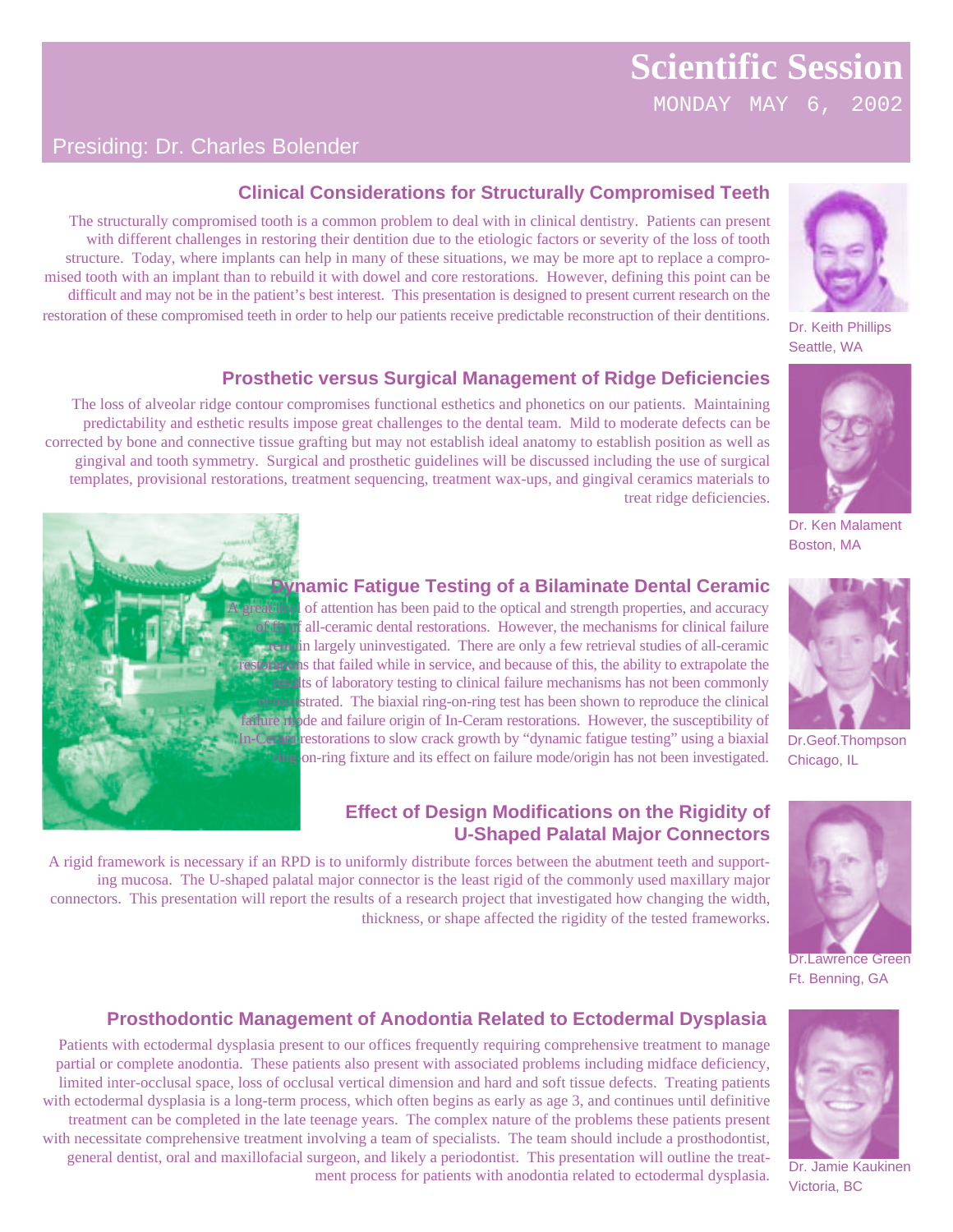# **Event Information**

**Please fill in your name on the Registration Form**, as you would prefer it on your name badge. Also include telephone numbers and e-mail addresses in case we have any questions regarding your registration information. A return envelope is enclosed for your convenience. Listed below are the planned events. The bold letter preceding each event corresponds to the letter on the registration form. Please note that there are additional Spouse/Companion events available, many of which take place while the Scientific Session is in progress. The Spouse/ Guest Hospitality Suite will be located in the Columbia or Mt. Hood Room every morning for a continental breakfast. Because all event times are approximate please verify the exact time and location listed in the Program Book, which you will receive when you arrive at the hotel. Please check at the Academy Registration Desk or check the bulletin board for any changes or important notices. Also, visit the Portland Oregon Visitor Association's website at www.pova.org for additional information regarding weather, travel, attractions, etc.

#### **Hotel** and other important information is located on the REVERSE side of the Registration Form.

**L Sturgeon and Chinook Fishing** Wed-Thurs, May1-2, Contact John Sorensen at sorensenja@aol.com

**Y Reserve Vineyards-Golf Course:** Thursday, May 2nd, Contact Kim Schramer at kschramer@reservegolf.com or (503) 259-2008 fee:**\$55**

**A-B** Thursday, May 2nd, 6:30pm Reception, 7:30pm Dinner:*Welcome Reception and Dinner***.** Welcome guests and renew acquaintances at the opening dinner. Entrée choices are: **Sauvie Island Chicken** Breast lightly dusted with chipotle spices and sautéed with Oregon Cabernet Barbecue sauce and **Pacific Swordfish** with coriander-Lime Butter, served on red pepper-sauce, accompanied by grilled zucchini. Includes Entertainment. Historical Slide Show presented by Gerald Barrack and Baldwin Marchack. Dress: *Coat and tie for men; equivalent for women. Lower level Salon F-I.*

**C** Friday May 3rd, 6:45-7:30am: *Get Acquainted Breakfast***. Mt. Tabor Breakfast Buffet** including chilled fruit juices, fresh sliced seasonal fruit and berries, selection of Kellogg's cereals and granola, Dannon Yogurts, freshly scrambled eggs, seasoned breakfast potatoes, sausage links/crisp bacon strips, Danish, muffins, croissants, Starbucks coffee and Bigelow teas. *Lower Level Salons A-D.*

**D** Friday, May 3rd, 10:00am – 3:00pm: *Garden Tour* includes the Classical Chinese and the Japanese Gardens, and the International Rose Test Beds. Also includes lunch at Portland's White House, motorcoach transportation and guide. *\*Based on a minimum of 30 participants.*

**E** Friday, May 3rd, 1:00pm: *First Business Meeting and Luncheon* **(members only).** Presidential Address, Policy and Fellowship Committee Reports. A **Caesar's Buffet** in the *Mt. Hood Room* on the Restaurant Level (mezzanine) includes fresh bread selection, northwest penne pasta salad, tortellini salad, Caesar's Salad with grilled chicken or bay shrimp, roasted eggplant and Orzo Salad, sliced seasonal fruits and berries, tiramisu and Starbucks coffee and Bigelow teas. *Restaurant Level Mt. Hood Room*

**F** Friday, May 3<sup>rd</sup>, 6:15pm – 10:30pm: *Brewery Tour* includes transportation, pizza, tasting fees and guide to three breweries: the Bridgeport Brewing Co., Portland Brewing and Widmer Brothers Brewing Company. *\*Based on a minimum of 30 participants.*

**G** Saturday, May 4<sup>th</sup>, 1:15pm - 10:00pm: *Social Outing – Columbia River Gorge and Mt. Hood* includes motor coach transportation to Timberline Lodge (6,000 feet up Mt. Hood), box lunches and tour guides to describe the Mt. Hood National Forest and the Columbia River Gorge National Scenic Area. Artisans will be displaying their Native American crafts and entertainment. Vouchers will be provided for those who wish to ride the Magic Mile scenic chair lift. Guides will also be available for those who want to go on a wildflower hike. At 5:00pm the group will traverse through the Columbia River Gorge and on to the Interpretive Center. Dinner includes appetizers (crudités, fruit, cheese, canapés, Dungeness Crab stuffed mushrooms, spanikopita and more), a variety of salads, deserts, northwest beers and wine. Entrees are: baked **Chinook Salmon** with blackberry sauce, garlic rubbed **Prime Rib** and **Pasta Primavera** with sun-dried tomatoes and artichoke hearts. *Dress comfortably in layers and wear hiking or athletic shoes*.

**H** Sunday, May 5<sup>th</sup>, 1:00-3:00pm: *Associate and Life Fellows Luncheon*. All Associate and Life Fellows will be hosted by the Academy for a special luncheon. The **Northwest Buffet** including potato corn chowder, northwest salad, sliced fresh fruit, grilled **salmon** with rosemary dill sauce, grilled **chicken** forestiere, roasted red potatoes, fresh vegetables and assorted berry cheesecakes. Please indicate if you will be attending. (Associate and Life Fellows only). There is no charge for this event *Lower Level Salon G*

**I-J** Sunday, May 5<sup>th</sup> 7:00pm - 11:00pm: *President's Reception and Installation Banquet*. The evening will begin with a Presidential Reception with hors d'oeuvres and beverages. **Alaska Halibut Filet Grilled** with lobster butter and topped with toasted Oregon hazel nuts and served with roasted bliss potatoes, seasonal squash and fried leeks or **Grilled Filet Mignon** and served with cabernet shallot sauce, hops potatoes and seasoned vegetables. Dancing and entertainment. *Dress: Black tie preferred; dark suit optional. Lower Level Salons F-I*

**K** Monday, May 5<sup>th</sup>, 1:00pm - 4:00pm: *Annual Business Meeting* (members only). Luncheon entrée is baked **Salmon** with horseradish crumb crust and white wine butter sauce served with herb polenta, snap peas and red peppers. *Lower Level Salons A-B.*

**\*\*\*\* Please indicate if you have any special dietary requirements on the registration form.**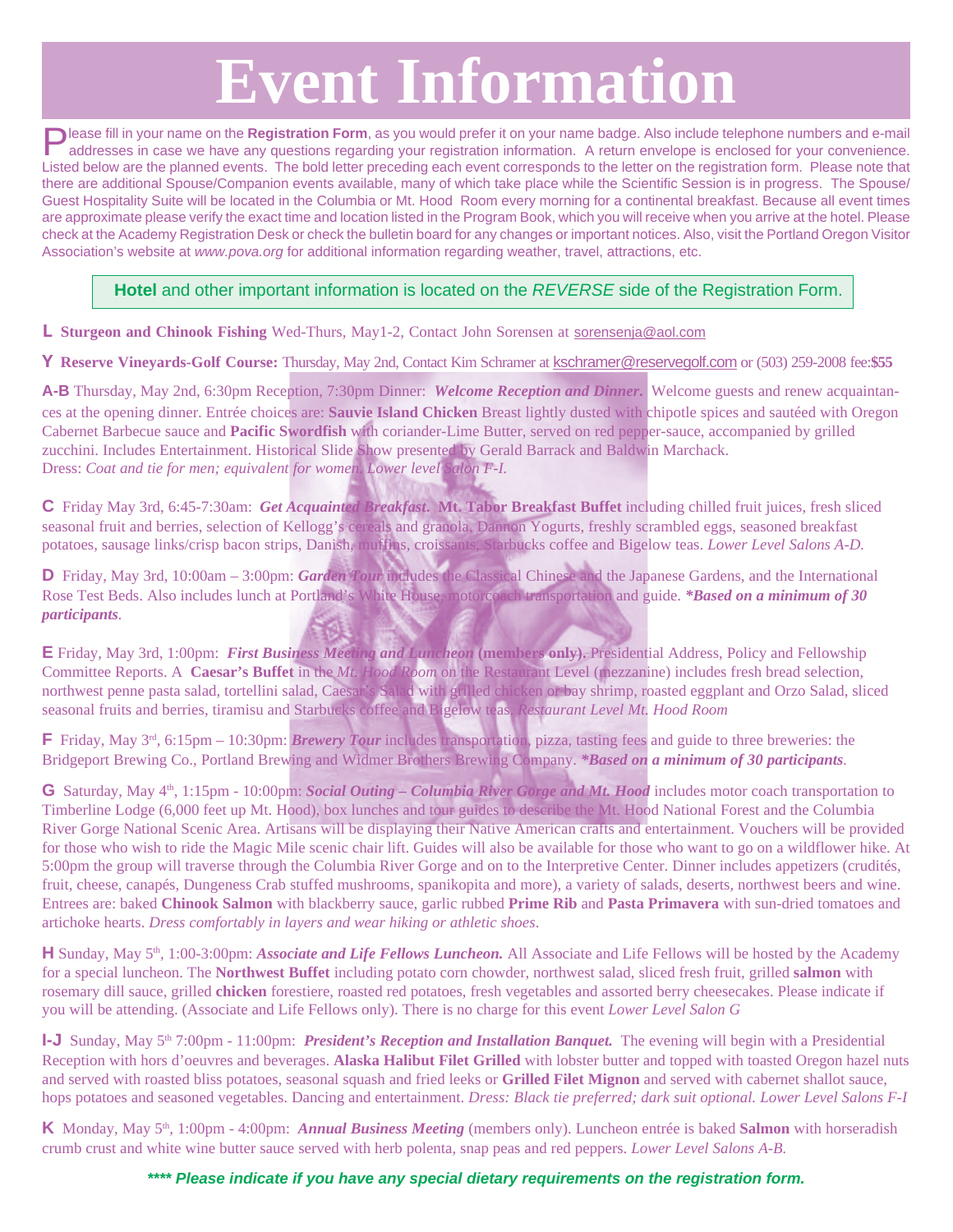**Registration Form • AP 84th Annual Meeting • Portland, OR • May 2-6, 2002**

# $\sim$  Please Print Clearly  $\sim$

| Name:                      | Spouse/Guest:     |  |
|----------------------------|-------------------|--|
| Address:                   | Telephone or Fax: |  |
| City, State, Country, Zip: |                   |  |
| E-mail:                    |                   |  |

**Before After #**

Special Dietary or Other Needs:

| *** HOTEL INFORMATION IS ON THE REVERSE SIDE OF THIS FORM ***                                                                                                                                                                                                                                                                                                                                                                               |                                                                                                                                                                                                                                                                                                                         | April 12 April 12                                                                                                                      |               | <b>Tickets</b> | <b>Amount</b>   |  |
|---------------------------------------------------------------------------------------------------------------------------------------------------------------------------------------------------------------------------------------------------------------------------------------------------------------------------------------------------------------------------------------------------------------------------------------------|-------------------------------------------------------------------------------------------------------------------------------------------------------------------------------------------------------------------------------------------------------------------------------------------------------------------------|----------------------------------------------------------------------------------------------------------------------------------------|---------------|----------------|-----------------|--|
| A<br>B                                                                                                                                                                                                                                                                                                                                                                                                                                      | Thursday, May 2, 6:30pm                                                                                                                                                                                                                                                                                                 | <b>Welcome Reception and Dinner</b><br><b>Sauvie Island Chicken</b><br><b>Pacific Swordfish</b>                                        | \$50<br>\$50  | \$60<br>\$60   |                 |  |
| $\mathbf C$                                                                                                                                                                                                                                                                                                                                                                                                                                 | Friday May 3, 6:45-7:30am:                                                                                                                                                                                                                                                                                              | <b>Get Acquainted Breakfast.</b><br><b>Mt. Tabor Breakfast Buffet</b>                                                                  | \$20          | \$25           |                 |  |
| D                                                                                                                                                                                                                                                                                                                                                                                                                                           | Friday, May 3, 10:00am-3:00pm: Garden Tour*                                                                                                                                                                                                                                                                             |                                                                                                                                        | \$60          | \$72           |                 |  |
| Е                                                                                                                                                                                                                                                                                                                                                                                                                                           | Friday, May 3, 1:00pm:                                                                                                                                                                                                                                                                                                  | <b>First Business Meeting and Luncheon</b><br>(members only) Please indicate if you will attend                                        | N/C           |                |                 |  |
| F                                                                                                                                                                                                                                                                                                                                                                                                                                           | Friday, May 3, 6:15pm-10:30pm: Brewery Tour-Pub Crawl*                                                                                                                                                                                                                                                                  |                                                                                                                                        | \$60          | \$72           |                 |  |
| G                                                                                                                                                                                                                                                                                                                                                                                                                                           | Saturday, May 4, 1:15pm-10:00pm: Social Outing                                                                                                                                                                                                                                                                          | <b>Columbia River Gorge and Mt. Hood</b>                                                                                               | \$95          | \$120          |                 |  |
| н                                                                                                                                                                                                                                                                                                                                                                                                                                           | Sunday, May 5, 1:00-3:00pm:                                                                                                                                                                                                                                                                                             | <b>Associate and Life Fellows Luncheon.</b><br>(members only) Please indicate if you will attend                                       | N/C           |                |                 |  |
| L<br>J                                                                                                                                                                                                                                                                                                                                                                                                                                      |                                                                                                                                                                                                                                                                                                                         | Sunday, May 5, 7:00pm - 11:00pm: President's Reception and Installation Banquet.<br><b>Alaska Halibut Filet</b><br><b>Filet Mignon</b> | \$75<br>\$75  | \$95<br>\$95   |                 |  |
| Κ                                                                                                                                                                                                                                                                                                                                                                                                                                           | Monday, May 6, 1:00pm-4:00pm: Annual Business Meeting (members only)<br>\$30<br>84 <sup>th</sup> Scientific Program Registration.<br>May 2-6, 2002<br>Academy Fellows have prepaid their registration.<br>Guest dental professional<br>\$295<br>Graduate student (requires a letter from your Program Director)<br>\$25 |                                                                                                                                        |               | \$35           |                 |  |
|                                                                                                                                                                                                                                                                                                                                                                                                                                             |                                                                                                                                                                                                                                                                                                                         |                                                                                                                                        | \$325<br>\$25 |                |                 |  |
| Please make checks, in US Dollars-\$ payable to: Academy of Prosthodontics<br>Send by April 12 <sup>th</sup> to: Dr. Jonathan P. Wiens, 6177 Orchard Lake Rd, #120, West Bloomfield, MI 48322<br>We cannot accept credit cards.<br>No refunds for social events after April 20th without approval of the Executive Council.<br>* The Academy of Prosthodontics reserves the right to cancel events if minimum participation is not reached. |                                                                                                                                                                                                                                                                                                                         |                                                                                                                                        |               |                | <b>Total \$</b> |  |
|                                                                                                                                                                                                                                                                                                                                                                                                                                             |                                                                                                                                                                                                                                                                                                                         |                                                                                                                                        |               |                | Check #         |  |
|                                                                                                                                                                                                                                                                                                                                                                                                                                             | After April 26th please fax this form to (248) 471-6007, in addition to bringing the original form with remittance.                                                                                                                                                                                                     |                                                                                                                                        |               |                | <b>Date</b>     |  |